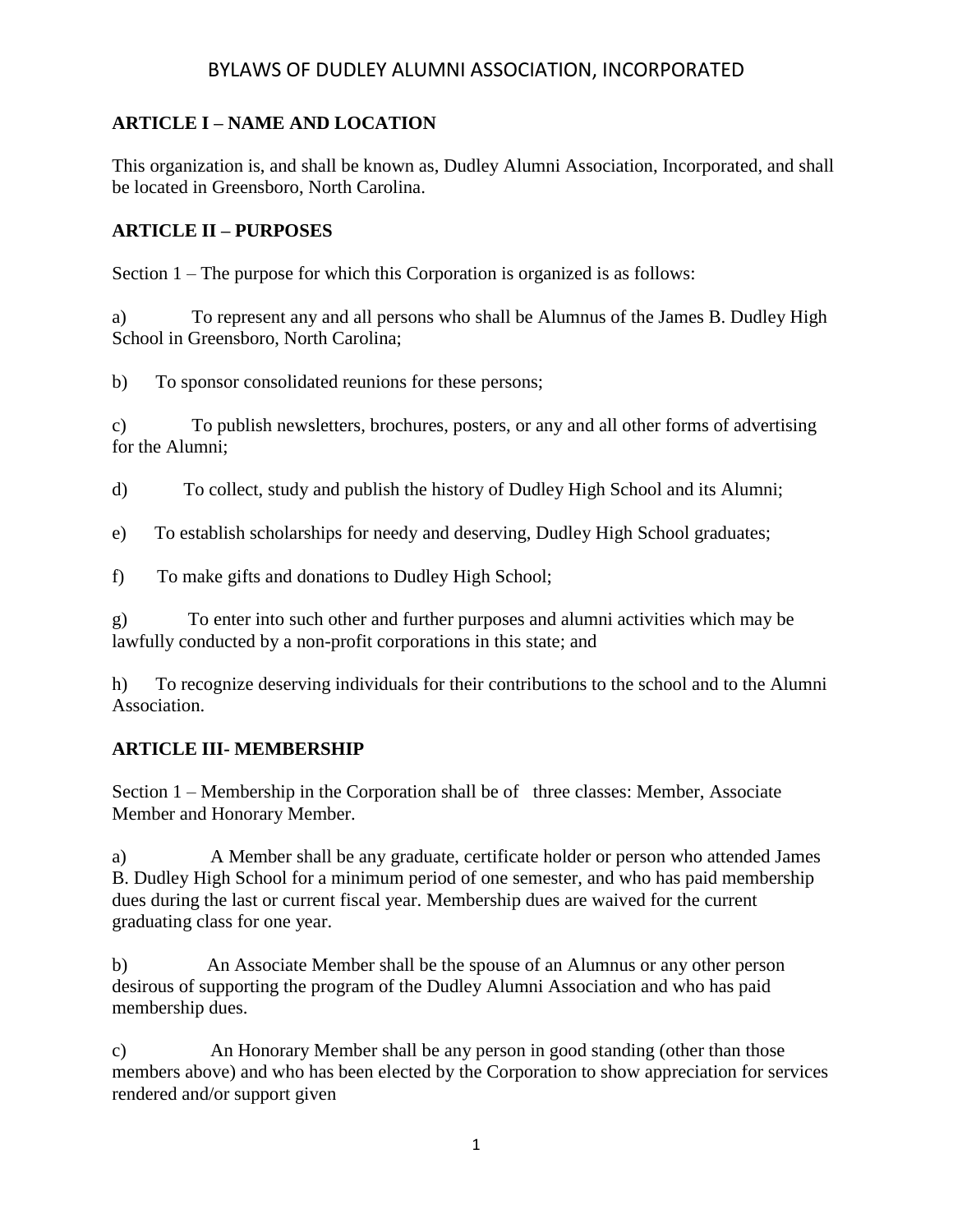Section 2 – Associate Members may participate in discussions and have voting privileges. They cannot hold an Elected Office but can be appointed to an appointed position and serve on committees.

Honorary Members, may participate in discussion, but have no voting privileges and shall not be elected or appointed to any office.

Section 3 – Membership cards shall be issued to all financial members and will expire at the end of the twelve month period of that fiscal year. Honorary Members shall not be issued a membership cards.

### **ARTICLE IV-OFFICERS: ELECTION AND DUTIES**

Section 1 – The Executive Officers of the Corporation shall be President, Vice President, Recording Secretary, Treasurer, and Financial Secretary. The appointed officers (by the above Executive Committee) are the Assistant Recording Secretary, Corresponding Secretary, Parliamentarian, Historian, and Chaplain. Other board members are Regional and Chapter Coordinators, Committee Chairpersons, an individual representative from Dudley, each individual class, PTSA, Booster Club and Hall of Fame / Hall of Distinction.

Section 2 – Nominee Criteria: To qualify as a nominee for an elected office, the nominee must be an active member, who has graduated from James B. Dudley High School; and, for two of the most recent three years preceding the fiscal year in which the election is to take place has actively participated in and supported the programs and activities of the Alumni Association; has attended the Annual Meetings of the Alumni Association; and is financial. The nominee's name must be submitted to the Nominating Committee. The Nominating Committee will verify that the nominee has the knowledge and skills for the specified office and meets all of the required criteria.

Section 3 – Election and Tenure of Officers:

a) All officers of the Corporation shall maintain financial status by payment of dues per fiscal year. All candidates for elected office shall be presented by the Nominating Committee and elected by secret ballot of the financial members at the Annual Meeting. Nominations will be taken from the floor. Officers will be elected every two years and shall be installed at the Annual Meeting, as the last item on the agenda, and assume office at the beginning of the fiscal year and may succeed themselves once. Appointed officers have unlimited tenure at the option of the Executive Committee but must maintain financial status.

b) If an officer fails to perform their duties, the Executive Committee reserves the right to relieve this officer of his/her duties by majority vote. In case of resignations, the Executive Committee reserves the right to accept the resignation. The Executive Committee shall find replacement(s) and submit names to the body for immediate voting. Voting shall take place during a special call meeting within two (2) months of the resignation.

Section 4 – Duties of Officers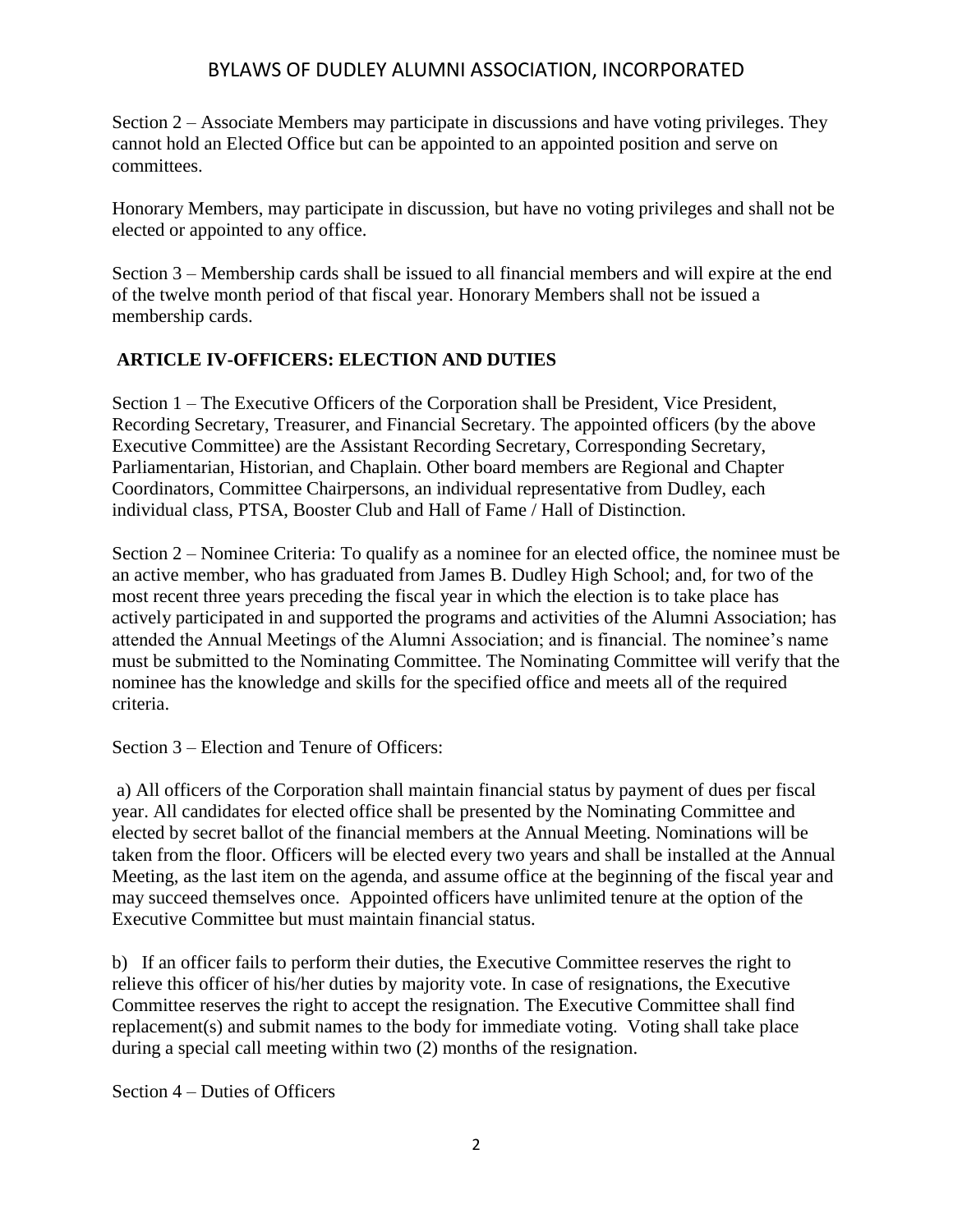a) The President shall preside at all regular and special meetings, except during the election of officers, and shall have vote in case of a tie. She/he shall appoint the chairpersons of standing committees and ad hoc committees, and shall be an ex-officio member of all active committees except the Nominating Committee. At all times the President shall see that the bylaws are enforced and that all committees, appointed positions and affiliates properly function according to their duties and the bylaws.

She/he shall have the power to sign checks in the absence of the Treasurer or Financial Secretary and shall keep the spare mailbox keys.

b) The Vice President shall preside in the absence of the President and carry out all the duties assigned to the President, except signing checks. She/he shall focus on growth and development of the Corporation, be a liaison to and assist in developing all Chapters, shall appoint the chair of the Membership Committee, and make sure all duties are performed.

c) The Recording Secretary shall record the minutes of all meetings. She/he shall maintain a file of permanent copies of the Corporation's minutes, the Constitution and By- Laws, Robert's Rules of Order, and Standing Rules. She/he shall also call a meeting to order in the absence of the President and Vice-President, and shall preside. In the event the office of the President and Vice President becomes vacant, she/he shall convene a meeting.

d) The Assistant Recording Secretary shall act in the absence of the Recording Secretary to record minutes and handle matters of record.

e) The Corresponding Secretary shall attend to all correspondence of the Corporation. She/he shall notify all members of regular meetings and other meetings when necessary. She/he shall have a list of all officers, Executive Committee members, and general memberships. She/he shall read important correspondence or the gist of it at regular meetings.

f) The Financial Secretary may be bonded. She/he shall maintain all records of receipt of funds including details of disbursements and membership dues, issue membership cards, make an annual report to the body, and submit all records for audit at the end of the fiscal year. These records shall be kept in a ledger or electronic spreadsheet. The Financial Secretary shall be a signer of draft disbursements on the Corporation's checking account, and a signer for withdrawals from the Corporation's savings account when monies are withdrawn. A voucher must be submitted before monies are disbursed or withdrawn from the Corporation's checking or savings account.

g) The Treasurer may be bonded to receive all monies paid to the Corporation. All monies shall be bank-deposited by the Treasurer. She/he shall keep accurate, balanced records of all such monetary matters. Regular financial reports shall be made to the Executive Committee at quarterly meetings and annually at the Reunion General Meeting. There shall be two of three signatures (President, Financial Secretary or Treasurer) on all savings account withdrawals and checking account disbursements authorized by the Executive Committee. All bills from officers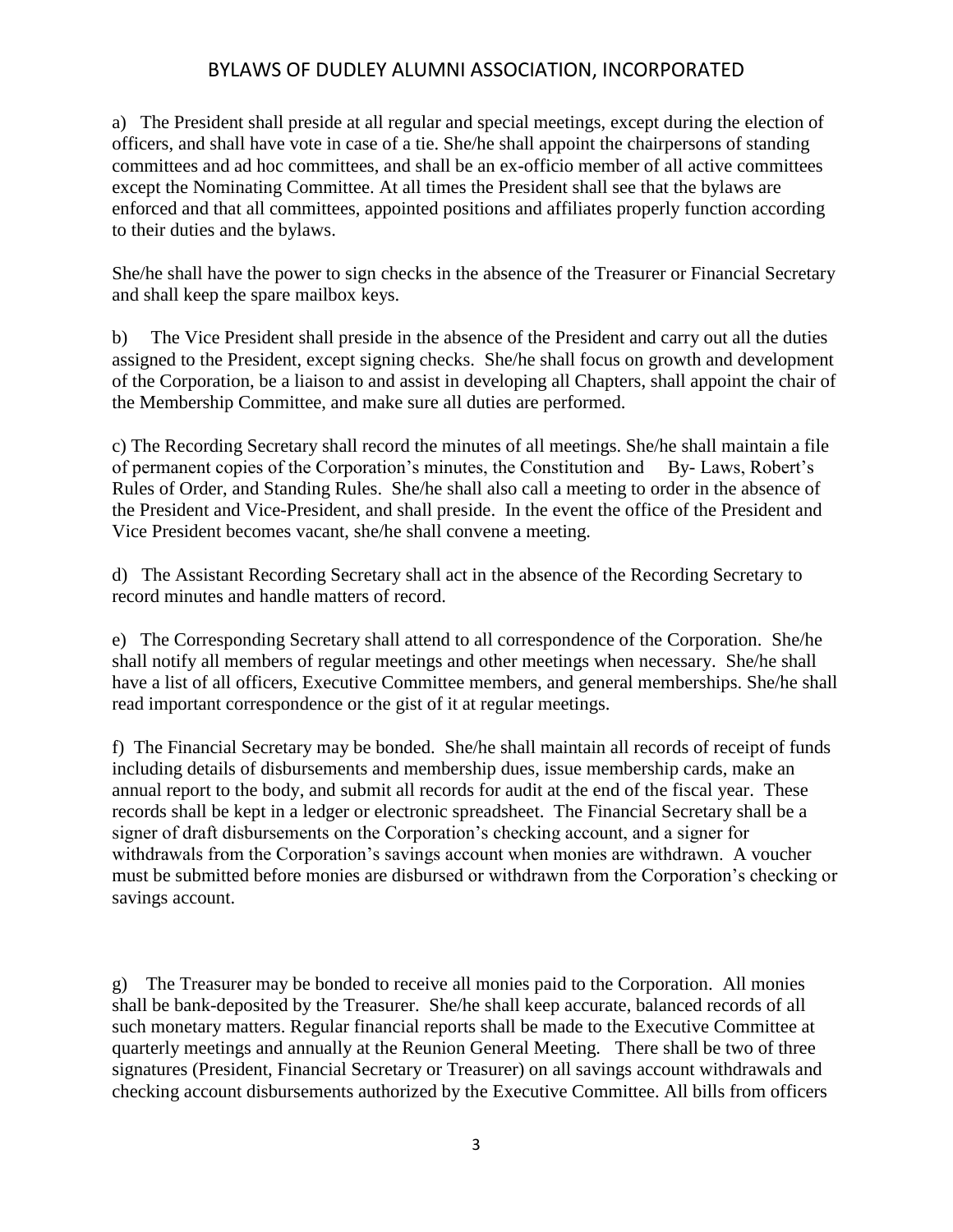and committee members must be accompanied by a voucher or receipt(s) of expenditures before monies are disbursed. These transactions shall be recorded in a financial ledger or electronic spreadsheet.

h) The Parliamentarian shall be knowledgeable of the Constitution, Bylaws, Resolutions, and Rules of the Alumni Association, and shall give advice to the chair that will ensure that all business transactions of the Corporation are done in accordance with standard parliamentary rules and procedures (Robert's Rules of Order).

i) The Chaplain shall be director of all religious affairs pertaining to the organization when deemed necessary.

j) The Historian shall be responsible for documenting all events of the Dudley Alumni Association, Inc. since its inception. She/he shall work with the administration at Dudley High School as much as possible by preserving all documents pertaining to the history and legacy of the school.

### **ARTICLE V – STANDING COMMITTEES**

Section 1 – Standing committee are as follows:

a) The Budget and Finance Committee shall prepare and present the annual budget, review and recommend ways and means to improve the financial operations of the Corporation. The Treasurer should be chairperson of this committee. The Membership Chairperson should be a member of this committee along with two other members (President and Financial Secretary).

b) The Social Action Committee shall: 1) keep the Corporation informed of community action pertaining to the Dudley Alumni Association, shall determine any course of action deemed necessary for the protection of the Dudley High School Legacy, and 2) give information of current civil rights issues and stimulate social action. This committee should suggest specific projects for the Alumni to engage in at Dudley each year.

c) The Membership Committee shall plan and implement plans necessary to increase membership in the corporation. Each class shall be represented on the Membership Committee by an appointed representative of each class. If one has not been appointed, then the Membership Committee shall secure a representative to provide and maintain a complete up-todate membership roster of names, addresses, telephone number(s) and email. The chairperson shall arrange with the President, to have the current graduating class inducted at graduation. New Dudley graduates shall have their first membership cards placed in their diploma jacket upon graduation.

d) The Public Relations Committee shall be responsible for keeping members, the news media, the National Alumni Association, and the community informed of all activities pertaining to the Alumni.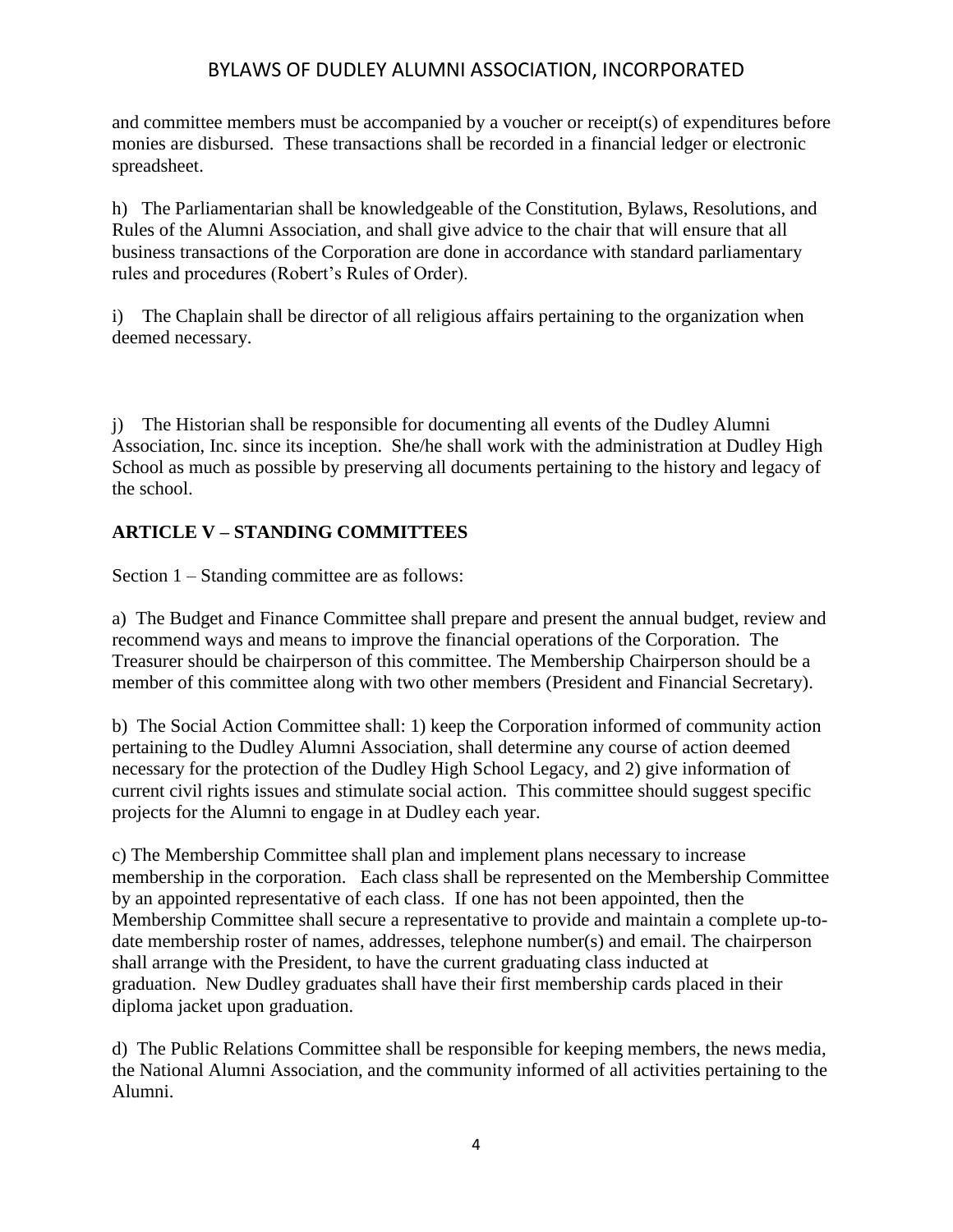e) The Scholarship Committee shall set guidelines for scholarship applicants, set guidelines for collection and distribution of funds for scholarship, recommend number of scholarships and amounts to be given each year, and administer scholarship programs to include selection of recipients.

f) Constitution and Bylaws Committee shall be responsible for recommending proposed revisions to the Constitution and Bylaws; suggesting rule changes that may be pertinent to the progress of the Corporation and promote clearer understanding.

g) The Program Committee shall formulate plans for yearly activities.

h) The Reunion Committee shall be responsible for planning, organizing, and implementing the Alumni Weekend programs and activities.

i) The Courtesy Committee shall monitor and send acknowledgements of deaths, births, illness, etc., to family, and alumni for record-keeping purposes.

j) The Nominating Committee (appointed by the President) shall receive recommendations from active chapters for persons to serve the various offices. The list shall be presented to the Membership and elected by secret ballot at the Reunion General Meeting. Additional nominations may be made from the floor. Ballots shall be counted and tabulated and result vote made at this meeting.

Section 2 – Ad Hoc Committee shall be: Resolution, Homecoming, Credentials, Hospitality, Directory, Special Events, and any other committee deemed necessary and shall be appointed by the President as the need arises.

Section 3 – Auditing shall occur by the authority of the Executive Committee at the end of each fiscal year, and a copy of the audit furnished to each member of the committee. An Auditor, or Auditing Committee, shall be determined by the Executive Committee.

## **ARTICLE VI – STANDING RULES AND PROCEDURES**

Each standing committee will develop a set of standing rules and policies as guidelines for fulfilling the committee's responsibilities as outlined in the Constitution and Bylaws of the Corporation. After approval by the Executive Committee, the rules and procedures will be adhered to by the respective committee until they are changed with approval of the Executive Committee.

# **ARTICLE VII – MEETINGS**

Section 1 – The Executive Committee will meet quarterly – date and time designated by the body. Additional meetings may be designated by the President.

Section 2 – The Annual Meeting shall be held during the week of the Alumni Weekend  $(3<sup>rd</sup>$  weekend of July each year — when possible).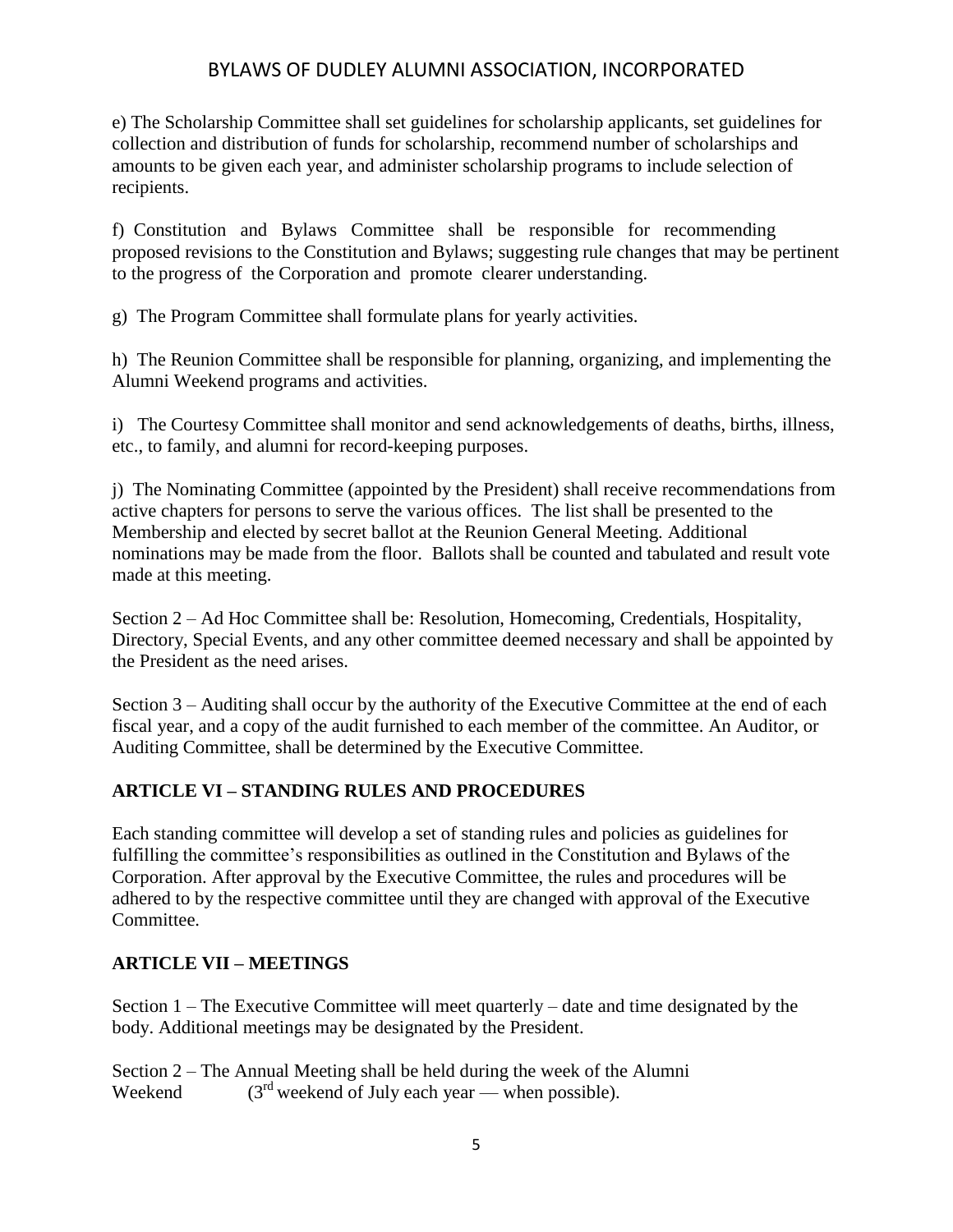Section 3 – The fiscal Year is October  $1<sup>st</sup>$  to September 30<sup>th</sup>. The first meeting of the fiscal year will be in November.

Section 3 – Transition Meeting (Election Year) must be held during the last week of September; close books, finalize financial report, complete audit, turn over all receipt books and reconciled bank statements. Transfer all alumni documents to the incoming officers, i.e., secretary's books, membership information, committee documents, etc.

#### **ARTICLE VIII – DUES**

Section  $1$  – The local chapter membership dues shall be established by the local chapters.

Section 2 – The National dues shall be established by the National Executive Body.

Section 3 – Local and National dues shall be collected by the local chapters, where applicable, and submitted to the National Financial Secretary along with a membership application.

Section  $4 - All$  dues collected after June  $1<sup>st</sup>$ , shall apply to the upcoming year's membership.

### **ARTICLE IX – ANNUAL REUNION**

Section 1 The Annual Reunion shall take place in the city of the National Headquarters, Greensboro, NC and shall include three days of activities during the third weekend in July, (when possible) known as "The Alumni Weekend." Should the National body wish to designate other locations, those locations shall be reviewed for consideration at the Annual General Meeting. 50 year classes should follow the guides as prescribed by the corporation. (See guidelines)

Section 2 – All expenditures necessary to the Annual Reunion Activities in terms of facilities, food service, bands and other activities, shall be negotiated by written contractual agreements with the responsible party.

Section 3 – Specific Reunion Committee shall be established for the Fund-raiser. Invitations, Souvenir Program Booklet, Picnic, Registration, Awards Recognition Banquet, Band, Facilities and Hotel Accommodation, Memorial Service, Reception-Social Hour and Food Service, Children's Entertainment, and Souvenir Committees. Standing Committees shall perform according to duties outlined.

Section 4 – The National Corporation shall not sanction any individual class hospitality suites or function that has not been approved the Executive Committee.

## **ARTICLE X – LEGAL COUNSEL**

Section 1 – The Corporation shall retain Legal Counsel at its discretion, either by personal donations of services rendered or monetary compensation, in some instances at the discretion of the Executive Committee. The Committee reserves the right to terminate legal services retained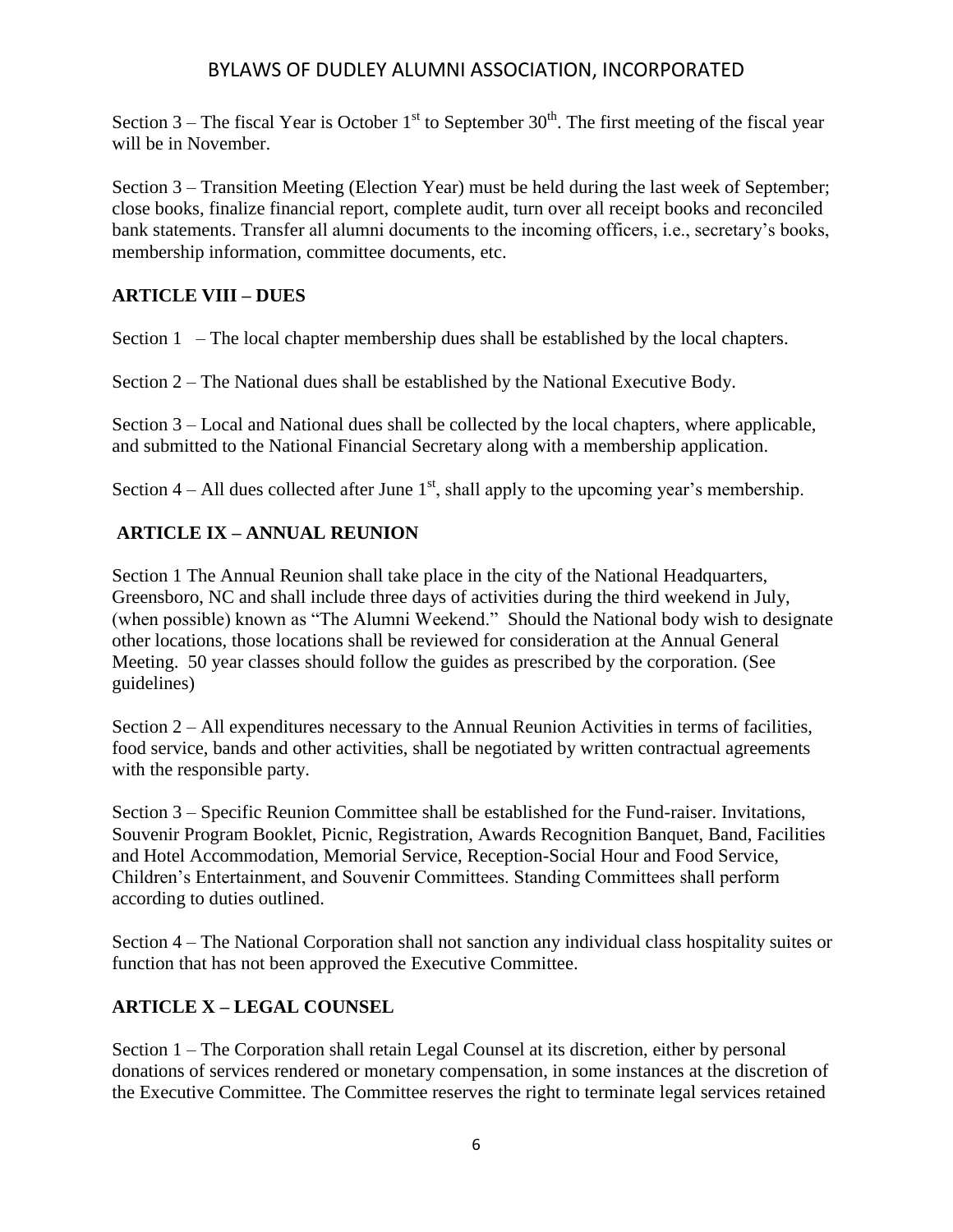by the Corporation, whether donated or monetarily compensated when such services do not serve the interest of the Corporation.

#### **ARTICLE XI – GROWTH AND DEVELOPMENT**

Section 1 – The Corporation should strive to increase membership with a combined effort of recruiting classes, developing chapters and regions, and maintaining an accurate Alumni Directory listing of these groups. The Vice President should coordinate with all classes, chapters and regions to encourage growth and development of the Corporation.

Section 2 – Should the Corporation grow and develop to size needed of an office room/suite or building, the Executive Committee shall locate a site or maintain such offices by rental or purchase, and this site shall be the physical National Office of all officers of the Association.

### **ARTICLE XII – CHAPTERS & CLASSES**

Section 1 – Anyone desiring to organize a chapter must apply in writing and obtain the permission of the Executive Committee in writing.

Section 2 – Chapters may be organized where there are at least seven (7) interested alumni. They shall be known as charter members of the new chapter. All chapters shall be issued a Charter which shall be displayed at all meeting.

Section 3 – Chapters shall use the same criteria for membership as stipulated in Article III, Sec 4 of the Constitution.

Section 4 – Chapter Name will chosen by its members.

Section 5 – Chapter Election:

a) Chapters shall hold election of officers the same year as the national body. Officers shall be installed two months before the end of the fiscal year;

b) Nominees for chapter office must have been active and financial, at least a year, with the local chapter at the time of election;

c) Chapters shall elect President, Vice President, Recording Secretary, Treasurer, and other Officers deemed necessary by the chapter.

Section 6 – Chapter Bylaws: Each Chapter shall have bylaws to govern the conduct of Chapter business. Chapter Bylaws shall not conflict in any way with the National bylaws.

Section 7 – Chapter and Class Responsibilities – Each chapter and class shall: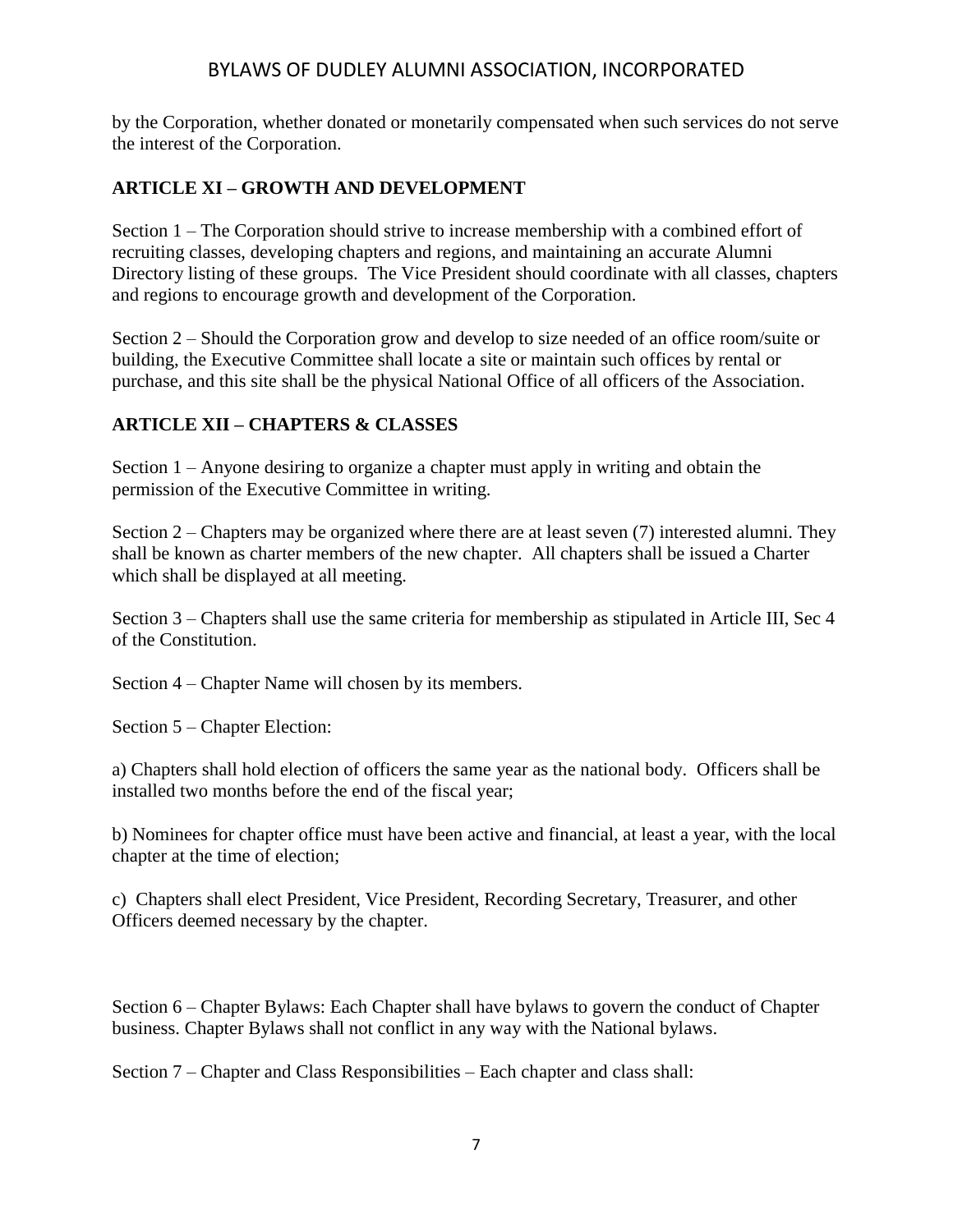a) Collect National dues and send with membership list to the National Financial Secretary;

b) Keep financial and other records in manner prescribed by the National Corporation;

c) Chapters shall be accessed fifty dollars (\$50.00) for Corporation annual affiliation fee.

d) Make a written report at the Annual Meeting.

e) Classes shall be accessed thirty dollars (\$30.00) for Corporation annual affiliation fee.

f) All affiliates are required to use Scholarship Roll Call for accountability and duplication concerns.

## **ARTICLE XIII – REGIONS**

Section 1 – Regions shall consist of geographical areas of the United States as designated by the Corporation, and Chapters shall be organized thereafter.

Section 2 – The Coordinator of the region shall be under the direction of the Executive Committee to organize Chapters. The Chapters shall have a President, Vice President, Recording Secretary, Treasurer, and other Officers deemed necessary to the region but no office shall be created which does not meet the approval of the National Office.

Section 3 – All Officers of the Region shall be elected by the Region during the same year as the National Officers. They shall have the same tenure of office and shall also be eligible for reelection.

Section 4 – Bylaws of the Region may operate under local bylaws as long as those bylaws are not in conflict with those of the National Alumni Association.

Section 5 – All Regional Chapters shall be assessed annually, an affiliation fee of fifty dollars (\$50.00) payable to the Corporation, in addition to membership fees, toward operational expenses of the Corporation.

Section 6 – Individual classes may join the Dudley Alumni Association, Inc. by paying an annual fee of thirty dollars (\$30.00). Until this fee is paid, they will not be affiliated with the local chapter or the National Alumni Association. Individual class members who pay National dues shall be affiliated.

Section 7- Individual classes wishing to participate during the Consolidated Reunion by reserving their own banquet room(s) and/or ballroom(s) at National Headquarters and shall encourage all classmates to become members of the Alumni Association.

Section 8 – Affiliated individual classes may plan and promote individual activities at their discretion. Providing these activities do not discredit, and are not destructive to, the Corporation.